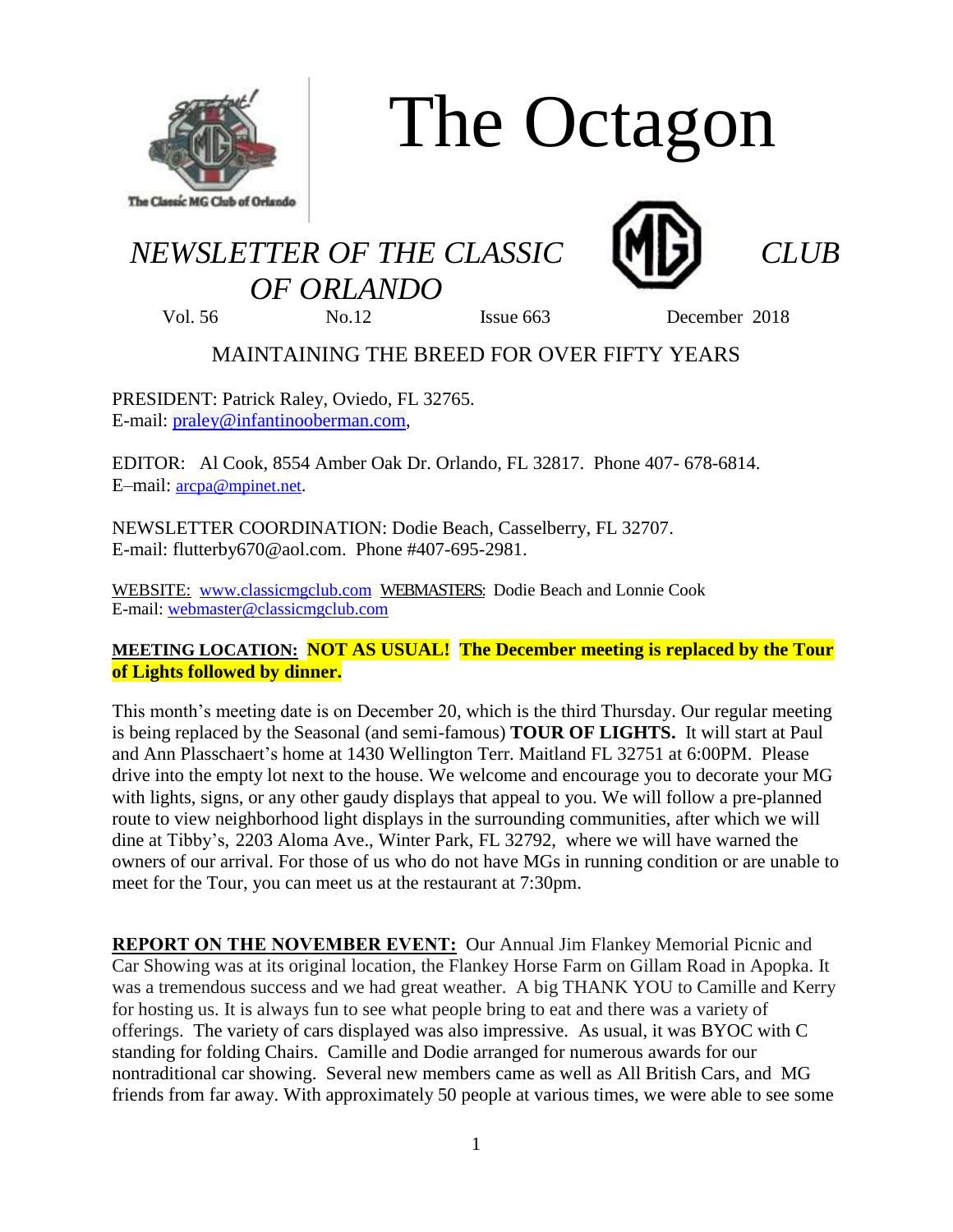of our old friends who still enjoy the MG fellowship including Yvonne Floyd, Beau Gabel, Roger Helmuth, and Joan Stuart. Our newest members included Mark Grant and Brian Corkal, and their significant others.

Camille Flankey has a priceless album from the picnic over the years and has done an excellent job documenting this wonderful event.











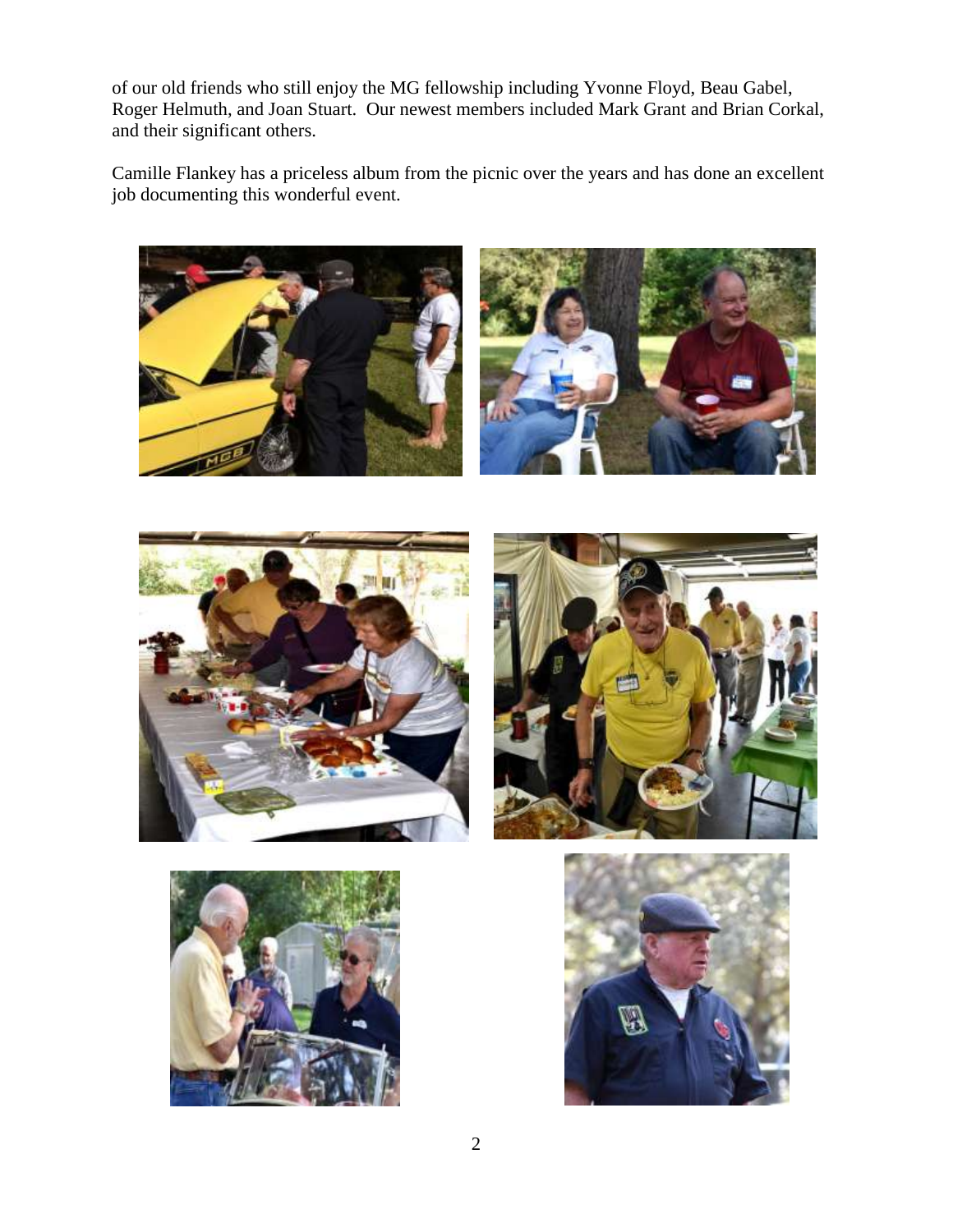



**MG JAMBOREE:** The Cooks, Durans, Rogers and Richard Drewyer attended the MG Jamboree at the Spa in Safety Harbor. While the weather was a bit cooler, it did not chill the enthusiasm for the MGs. Friday included a showing of cars and a delightful feast near the pool. (Thank goodness for outdoor heaters!). Saturday was a fun day at the Celtic Music and Beer Festival which was a lovely drive to Dunedin. Saturday night included the awards banquet. A fun time was had by all.

**OTHER EVENTS:** We will have reports on all December events in the January Newsletter. Please send photos and reports to [Kathy.cookucf@ucf.edu](mailto:Kathy.cookucf@ucf.edu).

**DECEMBER HOLIDAY EVENTS: The Classic MG Club of Orlando** will have their Holiday party and gift exchange on **December 15, 2018** at the Cooks, 8554 Amber Oak Drive, Orlando, FL. To help people locate our house, we will begin at 5:00 in the afternoon. The club will provide the main dish and nonalcoholic beverages. Members are to bring a side. Please coordinate with Kathy and RSVP by December  $9^{th}$  by calling 407-678-6814 or her cell, 407-963-5349. You can also email her at [Kathy.cookucf@gmail.com](mailto:Kathy.cookucf@gmail.com). Mark your calendars now for this event which will arrive **before** the usual third Thursday meeting that month. The gift exchange can be any unmarked gift valuable or not so valuable! We are still looking for the naked lady vase. These may be traded so don't despair if you get something very original.

The traditional **Holiday Tour of Lights** is offered in lieu of our meeting on the third Thursday in December (**12/20/17**). We usually gather for a dinner after touring around looking at the local holiday displays of lights. Paul Plasschaert has graciously offered to coordinate this event for the group. See the information under Meeting Location.

#### **NEW MEMBERS:**

We want to extend a warm Florida welcome to our newest members! Hope to see you at future meetings and events! Please feel free to come to the parties and events!

Welcome Todd and Christina Honeycutt who recently bought a 1975 MGB. They look forward to learning more about their car. They live in Casselberry and have two 1972 Chevelles. This is their first British car and they are enjoying it. Yellow with wire wheels.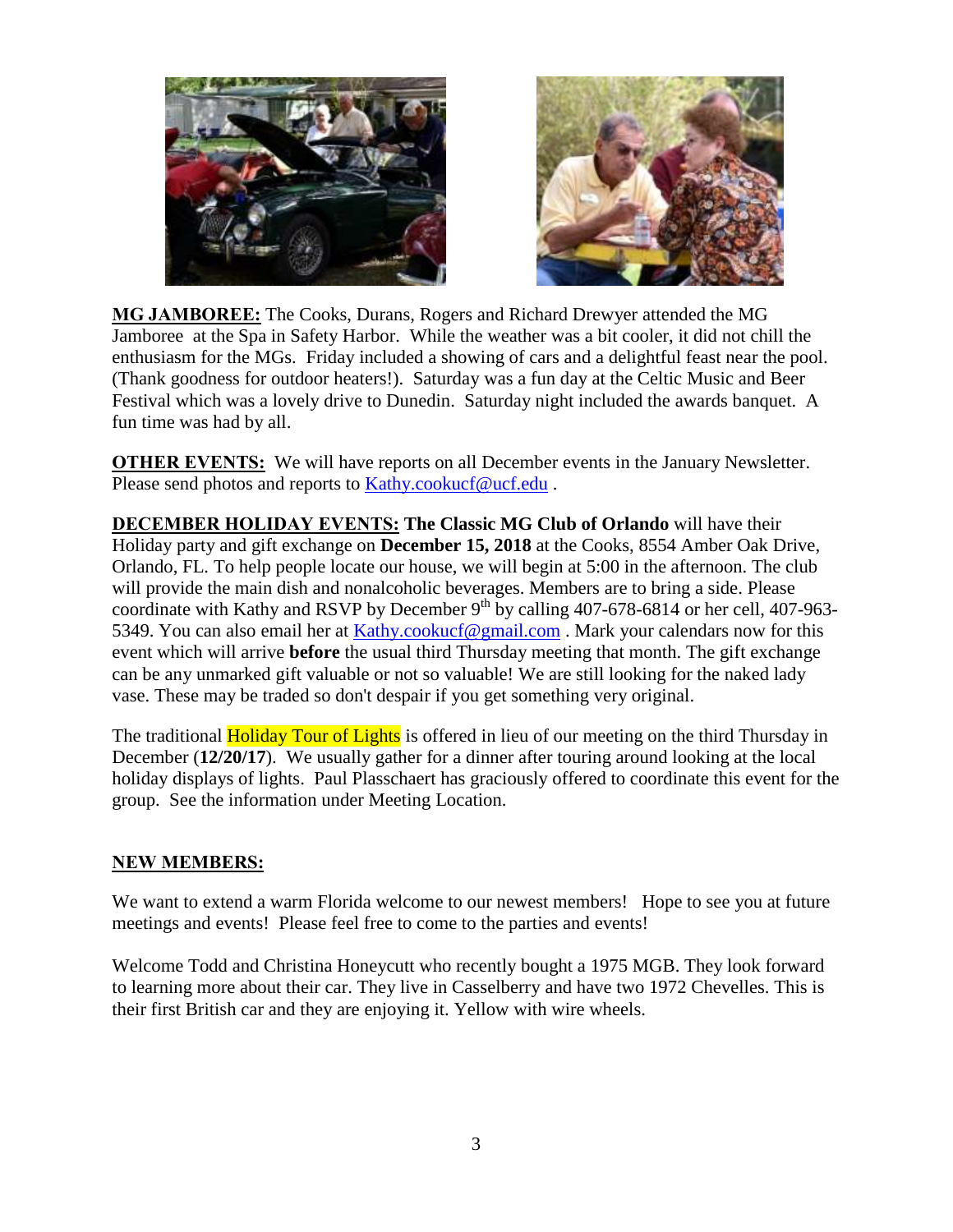#### **OTHER EVENTS:**

**GOF 2019:** Information and registration forms are available on the Jacksonville club's website, [https://www.mgclassics.org/gofsouth.](https://www.mgclassics.org/gofsouth) For those of you who may have missed it, it's official that we are having the GOF in Daytona Beach next year. It will be held at the Plaza Resort & Spa on the beach. **Save the date: 11th thru 14th of April**. The main feature will be taking a drive on the road course around the race track. There will also have a few driving MG's road events in the Daytona area. They are starting on a Thursday for the early birds with something for them to do, a meet & greet as well as a driving tour

**Bok Tower:** The MG Car Club-Florida has invited us to attend their trip to Bok Tower on December 8, 2018. The deadline to attend was December  $3<sup>rd</sup>$ . Should you have any questions, please contact Norman C. Ridgely, 772-532-4265, or [normridge@yahoo.com](mailto:normridge@yahoo.com) , P.O. Box 651068, Vero Beach, Fl. 32965.

#### **FUTURE CLUB EVENTS:**

We try to do a driving event on the weekend after the meeting (local drives during the summer). This of course is subject to availability and changes. Events planned for the next few months include the following:

#### Happy New Year! – 2019

January – Kathy C. will do a trip to the Lone Cabbage Fish Camp February – Sharon Spadaro a St. Johns River and Boat Ride March – Al and Kathy Cook will host the St. Patrick's Day Party and planning meeting

#### **FOR SALE and WANTED ITEMS:**

If you would like to list any items for sale, please send the information to the editor for inclusion in the newsletter.

1. Donald Harvey contacted us with the following request, "I am looking for a finished well sorted out Sprite MK IV or MG Midget. I have reached an age where I no longer want a project (been there … done that). I am however very fussy and enjoy a fine finish (engine bay included) restored or cherry original. I do prefer red. Please advise if you have any leads for me." You can contact him at [donald\\_harvey@mac.com](mailto:donald_harvey@mac.com)

2. Tom Lempicke has an axle for a TD or TF. It has been converted to 4.3 to 1 ratio using a pair of like new gears. It has new bearings (\$200 worth) and runs just fine. One problem - it whines. The price is for the axle outright with no core or trade-in needed, thus you have your existing axle to sell when you get done. He believes the problem is simple and just needs a gasket added to the assembly. Price \$900 outright. Contact *[Tom@lempicke.com](mailto:Tom@lempicke.com)*

3. Barry M Giacobbe, who lives in Plant City, has a 1975 MGB Convertible for sale. It is reported to be in very good condition, with 56,478 original miles, wire wheels (original MG wheels included) with black leather interior. It has a new exhaust system. The top is in good condition. Functional vehicle. Start it up-drive it away.